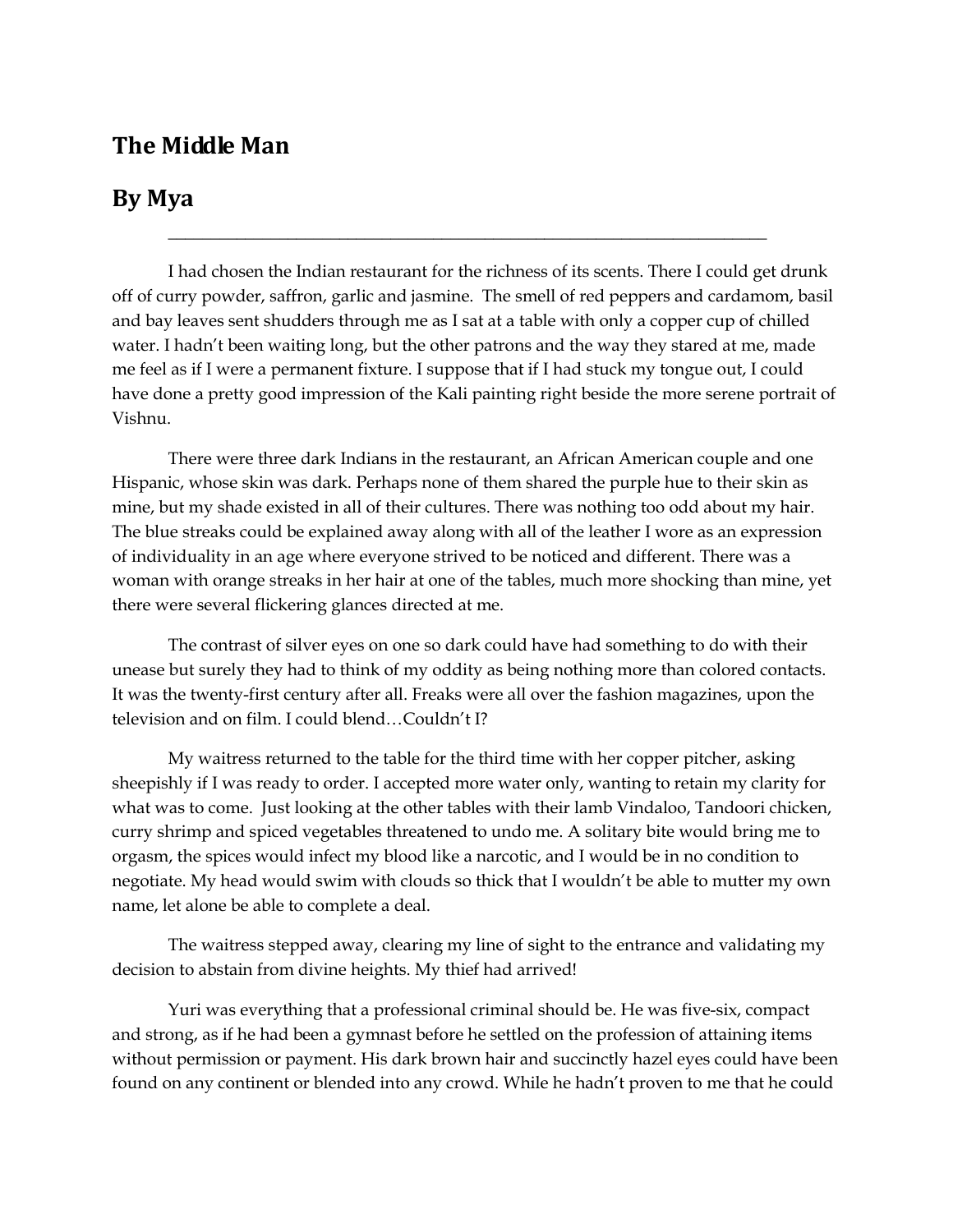disguise his thick Western European accent, I had impeccable references from his former clients and I trusted that the mission that I had sent him on had been a successful one.

His eyes met mine as the hostess attempted her inquiries, offering him a place at either the bar or a table. He declined and wove his way through the room, directly to my table. I saw no satchel on his shoulder, but reigned in my doubts as he took the seat across from me. He didn't have the look of failure, showing me crooked but white teeth behind a wry smile.

"Do you have it?"

Yuri was about to speak but before he could get a word out, my diligent waitress had returned to take his drink order. He too opted for water and a moment to review the menu at least. Once she left our table, he nodded to me. "I do. It is secure."

"Good. But it isn't in front of me."

He held up a hand and waved for me to calm. His smile weakened and died within seconds. "Easy Bacchi. I have it. There is nothing to worry about."

I wanted to believe him but my gut was not so gullible.

"First. What is it may I ask?"

I didn't like his question. He was supposed to be an unbiased, uninterested party. I was assured that he would be and yet the way his eyes narrowed told me that he was far more curious after the assignment, as opposed to before. "I told you. It's a reliquary from a time long past. The church stole it from my kind a very long time ago, so if it's your morality that is worrying you—Don't let it. Just tell me that you have my jar and that the seal is intact."

"I have it. And yes, it is still sealed. It is in my car outside."

I scooted back in my chair prepared to go, but my thief didn't move an inch.

He sighed, actually picking up the menu again and rummaging through the leather bound listing as if he meant to order. "I was just saying that I had to go through a great deal to get it and morality only had a small part to play. The bigger hindrance was suspicion. Why would the church want a sealed jar?"

I could barely suppress the animalist growl brewing at the back of my throat. I imagined his paltry ordinary flesh, with onions and peppers, a spicy Korma sauce and some garlic naan. "You came highly recommend, Yuri. Would you have me believe otherwise?"

"No. No. No," he insisted. "I am an utter professional which is why I suspect that our agreed upon price may be a little low. A Ming vase went for 1.6 million last year at Sotheby's. And I just think that this may be worth more."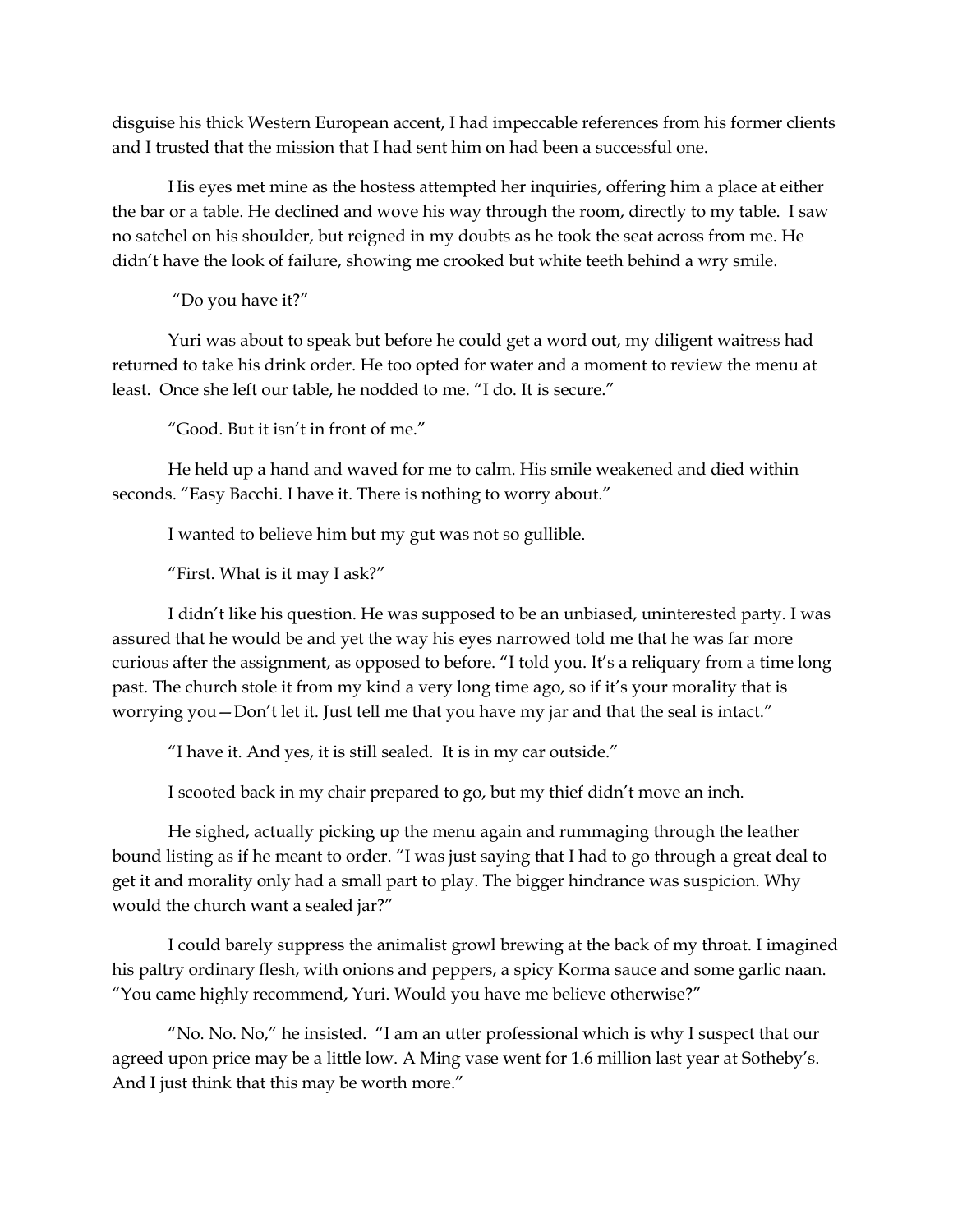"You think, eh? You think?"

"What are the marks around the jar? Is it writing, some kind of warning or language?"

I had promised myself that I would behave, that I would respect the deal that I had set forth. For five years, I had been on a mission. I was required to work with thieves all too often. Sometimes they called themselves antiquities dealers, sometimes they were called cutpurses and occasionally there was no subterfuge and they simply named themselves thieves. All of them were negotiators. "You bother with details, when you don't have to. Unnecessary ones. We had a deal, a generous one at that. There is no need for questions." To solidify my point, I reached down to my sleek, engineer boots and grabbed the heavy satchel that I had braced between them. I placed the bag upon the table so he could feel the weight jostle the structure.

Before my eyes, I could see his suspicion waning. He put the menu back down on the table and straightened up. "Okay. Come with me." He gave a nod and stood.

My pulse quickened at the thought of leaving the restaurant. I didn't want to be out in the street, amongst a million distractions and faulty witnesses. Inside of The Jasmine Palace, I was safe, enclosed. The advantage was mine. As much as I loved the night, I had learned long ago that love simply wasn't enough. My home had been destroyed at night. Hundreds of my kin had perished beneath deep purple skies. "Bring it inside. I will wait for you."

"Paranoid, Bacchi? My car is right out front. If you look you can see it from here."

The restaurant had a large bay window in the front, through which a good portion of the street could be seen. The front of a dark blue Ford sedan could be seen parked across the street. How the fucker had managed to get such a good spot, when I had scoped the street two hours in advance and discovered nothing was disappointing.

"It is out in the open. We could just do the transfer and be done."

I looked up at him. "It *could* have already been done."

"You think I mean to cheat you, but the truth is something much simpler. I just don't wish to put my hands on it again. There is something wrong with that thing," he said, nose wrinkled.

"Something like what?"

He wouldn't meet my eyes then, but I could smell fear on him all the same at the mention of my prize. The scent was subtle, a bit of salt and a twinge of warm sweetness like kettle corn. I chalked it up to intuition which thieves had to have in spades, either way the realization that he hadn't opened the jar was encouraging. For that I would have smelled terror, a sharper scent entirely. "The reliquary?"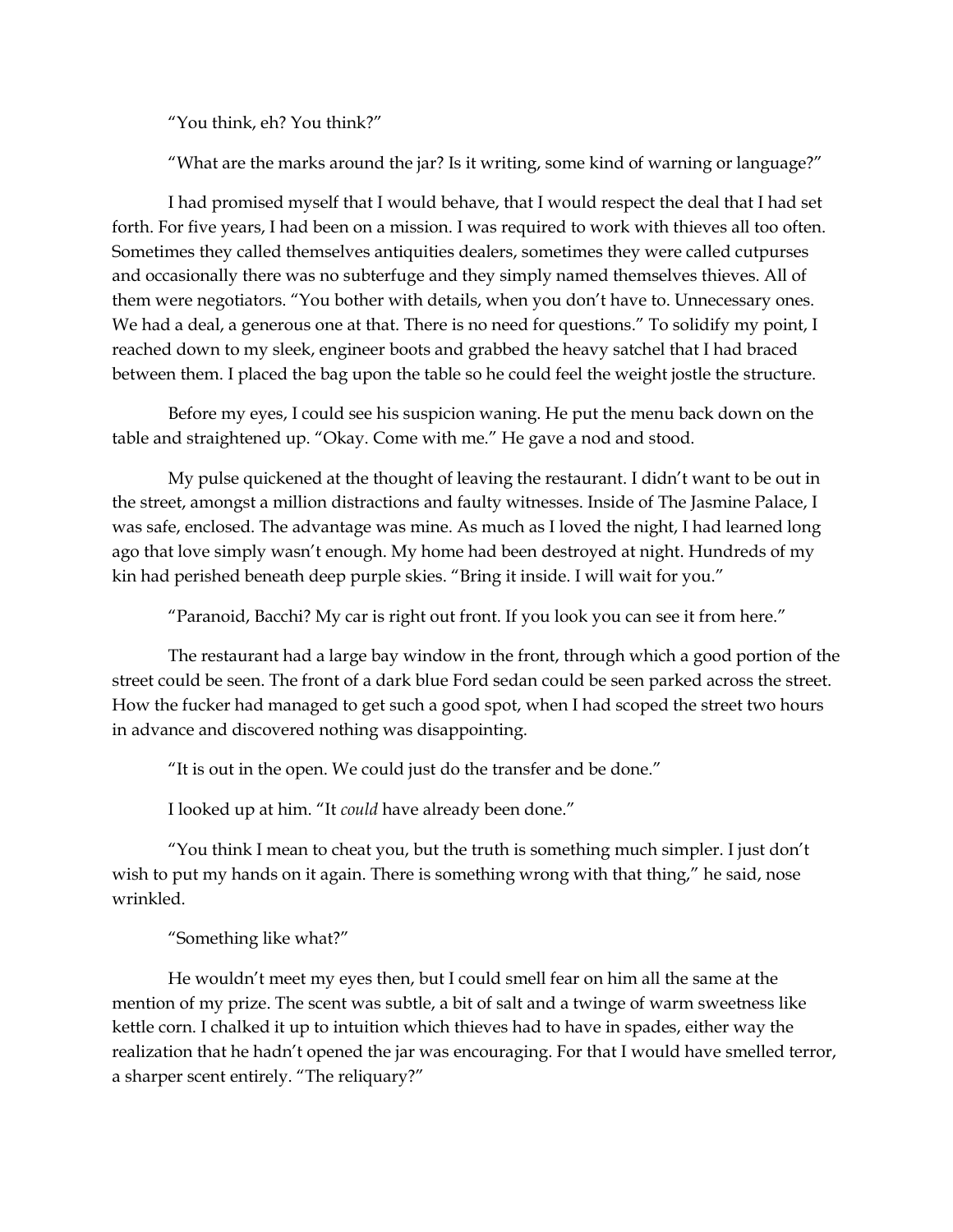"Yes. It…it just feels wrong. I'll be glad to get it out of my sight."

I gripped the handle of my satchel. "Again. You simply had to bring it inside." I got up from the chair, going against my better judgment. The waitress that had been tending our table, came out of the kitchen with two steaming entrees for the table just across from ours. I smelled Saag Paneer and goat curry, both dishes heady with spice. I began to salivate. A trap could have been laid, but at least I would be free and alert enough to defend myself. Inside of the restaurant, Yuri would have been much safer. But then he had no idea of that and I hoped he never did.

I left behind far too much money to cover only water, before I carried my satchel behind the thief to the exit. Every acquisition I made represented hope. Every piece of the puzzle was a step closer to salvation of my people, every jar.

The risk if there was any, would always be worth it.

\* \* \* \* \*

I looked in the trunk of the sedan and gasped, not because I cared for the antique gold casing, so old that it looked like rusted bronze. I didn't give a damn for the wards and warnings written in Hebrew along the side of the jar, as the shell didn't matter. If the jar had been a fake, my soul would have known it before my fingers even touched the surface. But it was genuine. My soul was certain of it. I shuddered in my recognition. Yuri had been successful.

"It is a magnificent piece. It's creepy, but impressive nonetheless," he said.

I handed the satchel to him without taking my eyes off of the jar. As soon as the money left my grasp, I moved forward and took the treasure into my hands. I cradled it against the crook of my arm, fingering the seal of the lid to ensure that it was intact. The resin was still sound. "Yes it is...a treasure. I am indebted to you as I'm sure my people will be."

With the money secure beside his spare tire, Yuri reached into his pants pocket for his pack of cigarettes. He shook a single loose and lit it. "I think I should tell you that someone discovered me."

"And?" I was anxious to get out of the street and back home, choosing to disregard his statement. I looked upon the symbol of the great tree, just barely visible, etched into the gold of the jar and surrounded by *their* language. The tree showed two sides: the tribes of the moon seated upon branches to the left and the tribes of the sun to the right. Every jar had the same symbol and the same language, the language of the victorious. Just seven more reliquaries and the Breed, my breed would know success. It had been foretold. "Really Yuri, you did it and you got your cash. That's all that is important. In fact, I may have other work for you in the future."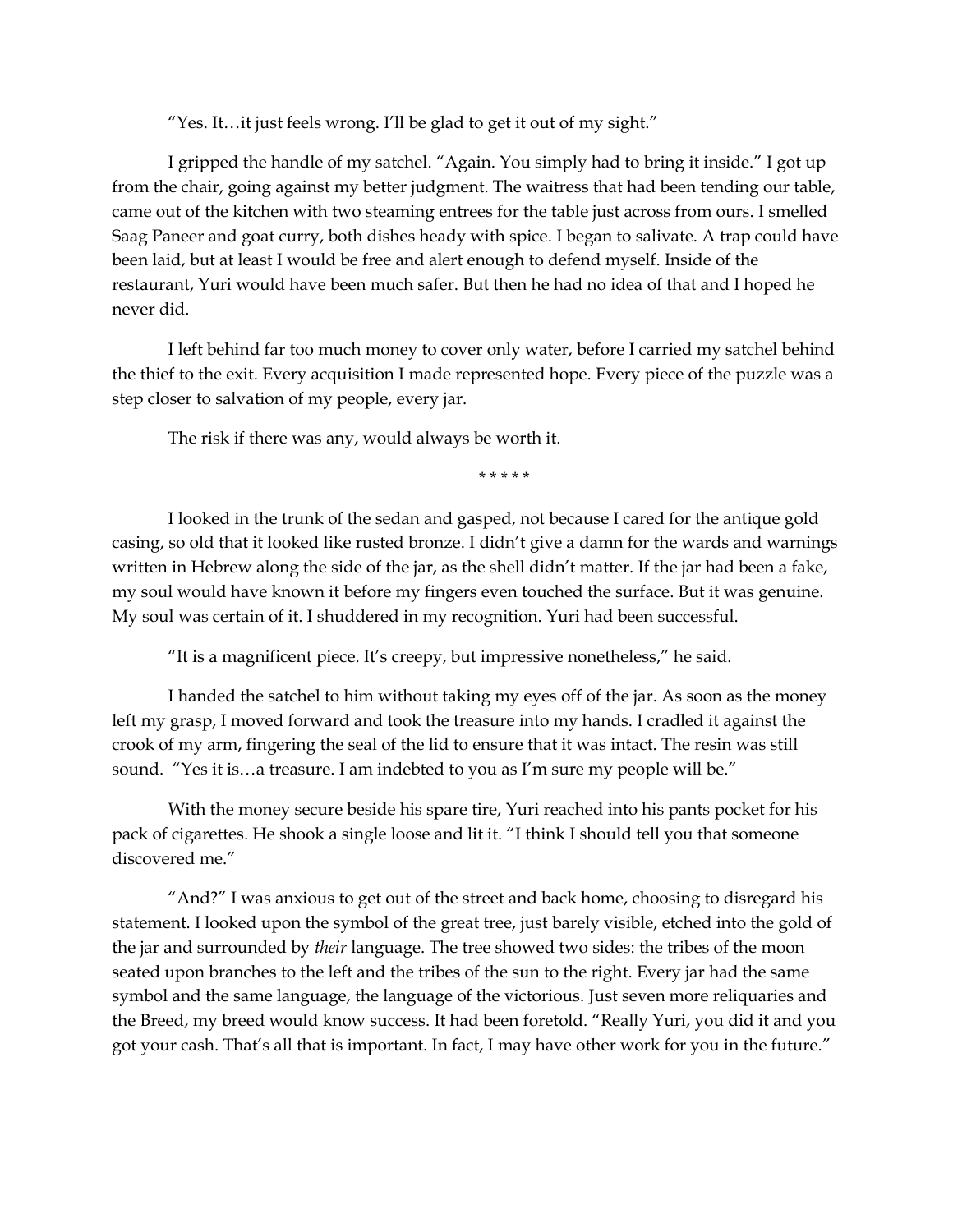With my prize tucked into the crook of my arm, I turned to go like a child with a Christmas present. I longed to return to my car, to break the seal and gaze at the delight I knew to be inside. There had been those who doubted my ability to hunt. I wondered if they ever figured in my negotiating skills as I chalked up another successful acquisition to my tally.

Yuri sighed loudly before I could get more than two steps away. "The priest told me about that jar. He told me about you too."

I froze, nearly two feet from the road and an oncoming Scion.

"He spoke of the end of civilization, the downfall of man— demons basking in the sun. He went on about the rebirth of Baphomet and the welcome of all that is evil and vile in the world. That is what the priest warned me of as he begged me to return it to the vault. Father told me that all of the money in the world was not worth the security of that thing."

I watched the cars move up and down the street. There wasn't a lot of traffic and I could have easily continued across the road and onto my car. Yet I couldn't move. The thief had uttered the name of the revered one. It was never a word to fall freely from human lips and I certainly hadn't mentioned it. My chest heaved with anger. My nails grew longer and sharper against the golden jar in my hand. Yuri had informed me when I first queried him that he was not a religious man and yet there was something in his voice that spoke of fear. *What else did the priest say*, I wondered. *What did he show you?* "It's a reliquary. That is all."

"Liar. I know who you are. What you are."

I growled, nostrils flaring. I had no time for Yuri's knowledge, where as if he truly knew what I was, then he wouldn't have pressed me so boldly. I was death and destruction, appetite and wasting, all in one. The jar, the jar, I reminded myself. It was too important for me to take such provocation. "If you knew half of what you say you do, then you will take the money and leave me be," was my suggestion until a dark blue van came to a stop before me. From the passenger side, a young western European man with strawberry blonde hair, watery blue eyes and horribly crooked teeth grinned down at me.

It *was* a trap! I rounded back to Yuri, who was surely gasping at the sight of my skin cracking open in stripes and whorls to reveal the silver flesh beneath. His eyes were wide, the whites so clear.

I showed my fangs and snarled, saw him jump slightly. "What have you done?"

"Don't make a scene." The passenger in the van gestured down to the twin barrels resting on the window frame.

My heart beat louder than the sounds of a busy street. I turned slowly, facing my thief. "Yuri. You don't want to do this. I can get you more money, enough for you and your friends."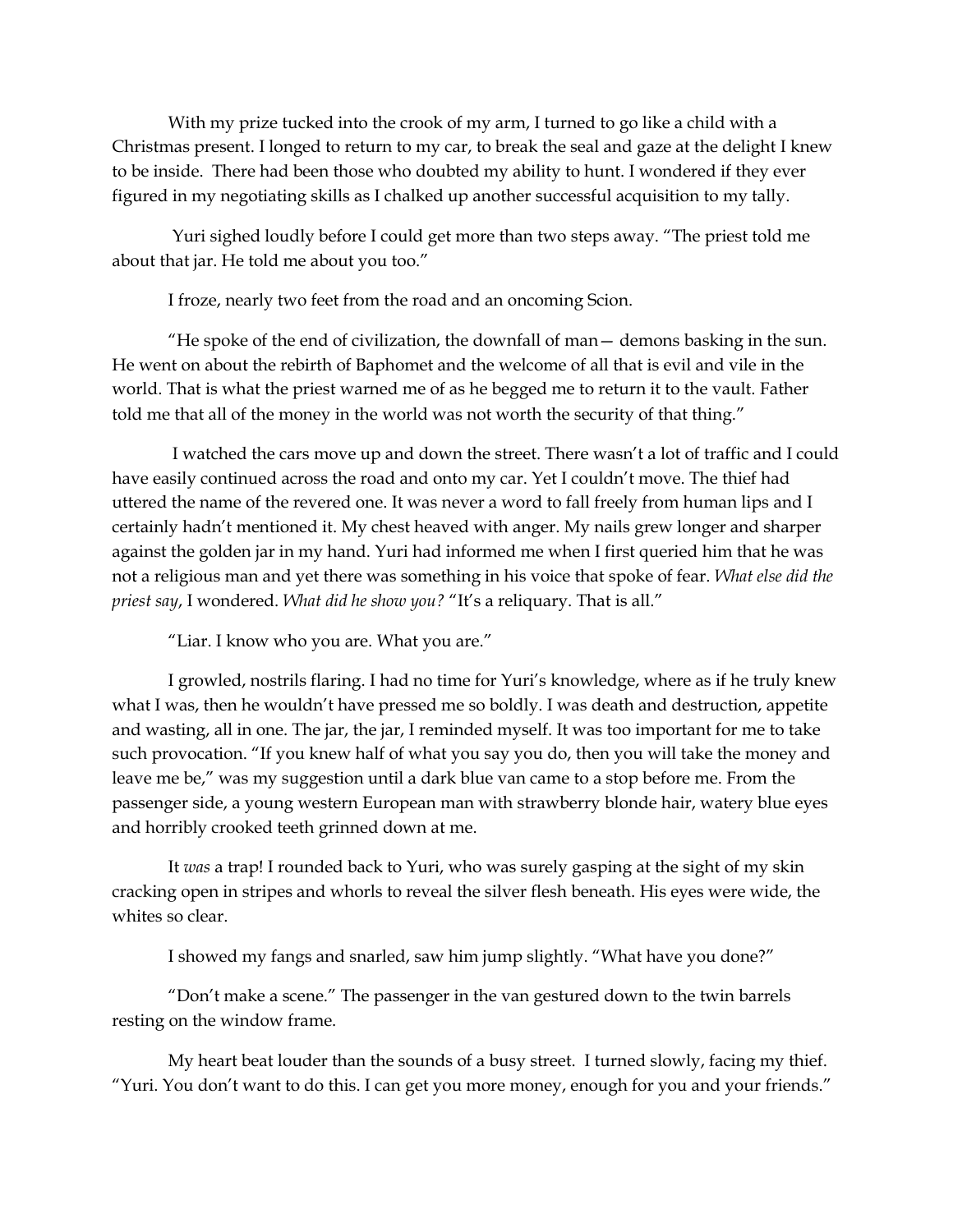"I can get much more money for you. And I'm gonna." He recovered quicker from his shock than I thought he would, showing off a handgun held low to his hip, yet aimed at my chest. I noted a couple passing along the side walk, just behind Yuri. So enamored they were with each other, that they wouldn't have had a clue if he had shot me down. Would they even care if they knew what I was?

## Probably not.

I heard a latch being thrown, doors swinging outward on their hinges. A swarthy dark haired man, clean-shaven, with a long pointed nose and keen brown eyes, emerged from the back of the van. He too showed a poorly concealed gun at his waist. His hand rested lightly upon the handle as he gestured for me to approach him. "Come, abomination."

I took a step back. "I am not getting in there."

"I think you are."Yuri was at my side, pressing the barrel of his gun to the left of my spine as the passenger in the van opened the door and stepped down. He moved to the driver's side of Yuri's car, the shotgun making an obvious impression beneath his long coat.

Livid, I looked around, frantically weighing my options. I could have let the jar drop to the ground, I could have ripped Yuri's throat open. I could have run. Bullets were almost harmless against me, but exposure was not. Too many bullets would slow me down and in the middle of the street, others would see the real me. The aroma of spilled blood would madden me, kill my rational thought. Unlike the scents of cooked food and herbs inside of the restaurant, I would be a thing rampant rather than ensnared. I wouldn't be able to think clearly as the scent of chaos would turn me upon not just my would-be kidnappers but any onlookers too unfortunate to flee.

Worse. I could lose my prize.

I walked with Yuri, close behind to the back of the van, glaring at the bearded man as I passed. He wore a chain with a three inch silver cross pendant with a gold circle surrounding the junction. It was the symbol of the Tribes of the Sun. Up close I could also make out the stark white strip of his cassock, peeking out from his collar. Something told me that he had been the begging priest.

They both stood unyielding as I looked into the open cave of the vehicle, noting two benches on each side, an industrial tool box in the front, parallel to the front seats. There were no lights inside, and it stank like cigarettes and deer.

Mr. Shotgun had opened the door to Yuri's car and slide inside. They had the money, the treasure and me.

"Get in," Yuri commanded.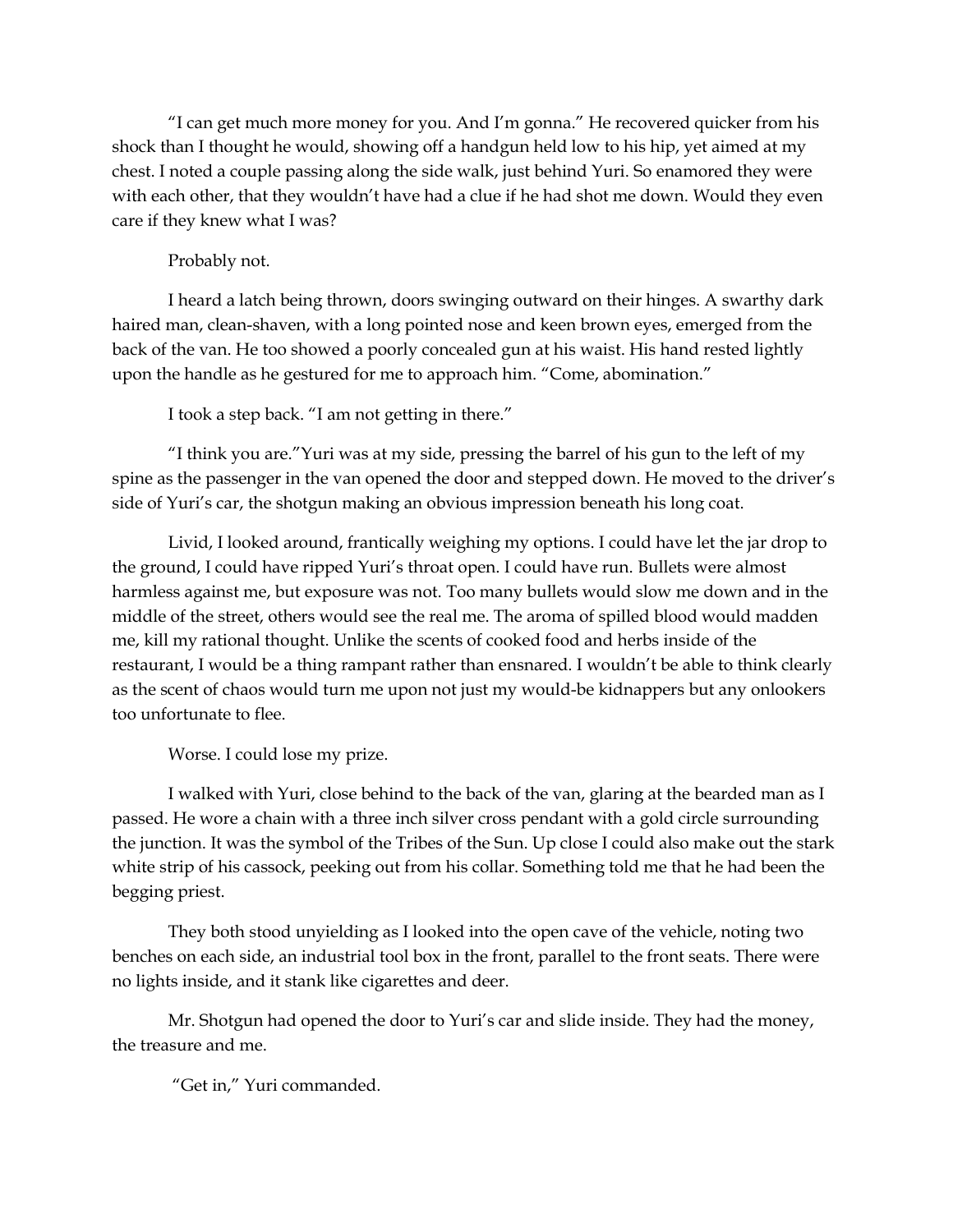Torture. Beating. Worse, undoubtedly awaited and only because I had experienced it so many times for nothing did I raise my foot to get inside. My treasure was worth the ominous feeling in my gut. It was worth whatever I was to come.

The second I stepped up, Yuri and the priest came behind me, rushing me forward. The doors were slammed and latched shut, sealing me in with my captors.

The priest made to grab for my treasure. "I'll take that back, thank you," he said, reaching for my jar and nearly pulling it from my hand. I held tight and for a while we struggled. I only feigned, snatching the jar from him completely. I hooked a nail just below the latch that secured the seal and pulled it free before dropping it to the floor.

"No," the priest cried out, his eyes going wide.

I would have chuckled, if the butt of Yuri's gun hadn't come crashing down against my temple. My consciousness froze for only and instant, as I slumped to the floor.

I crawled forward, pretending to cover the bubbling silver fluid, leaking from the cracked seal. The toe of the priest's boots struck me in the back, lacking any hint of piety. "Demon! You filthy demon spawn!" His fury resounded inside of the van, as one blow connected with the back of my head, sending me face first into the essence of a God.

I clung to the rubber matting on the floor of the van as the vehicle began to move. The pain of his shoe striking me, was nothing compared the searing burn of Baphomet's blood beneath my hands and chest, seeping into my skin, cracking the outer crust in order to get into muscle, my veins.

"Easy, Father Pike. They'll be time for that later," promised the driver.

Pike the priest would not be swayed although his balance was suspect. He bent down and grabbed a hold of the rim of the jug and let loose a howl. His fingers had surely come into contact with some of the blood. I looked up and saw him nursing swollen, red lengths of scalded flesh.

I laughed before Pike's heel came crashing down upon my head again.

The right side of my face drank the remainder of the lava as I shook with spasms from the intensity of the burn. I felt something move beneath underneath my chin, felt it slither into the collar of my shirt and further down. Like a swift slug, the silken substance travelled beneath my clothing and latched onto my thigh like a brand. I ground my teeth to stop the scream that wanted to spring forth but my body jerked violently nonetheless. Perhaps it was the pain that caused the reality surrounding me to dissolve. For a moment, there were no men, no van, I was not lying prone but standing upright and surrounded by a sea of white. I could see back through the centuries and onto happier days of long before, when the nights had been long and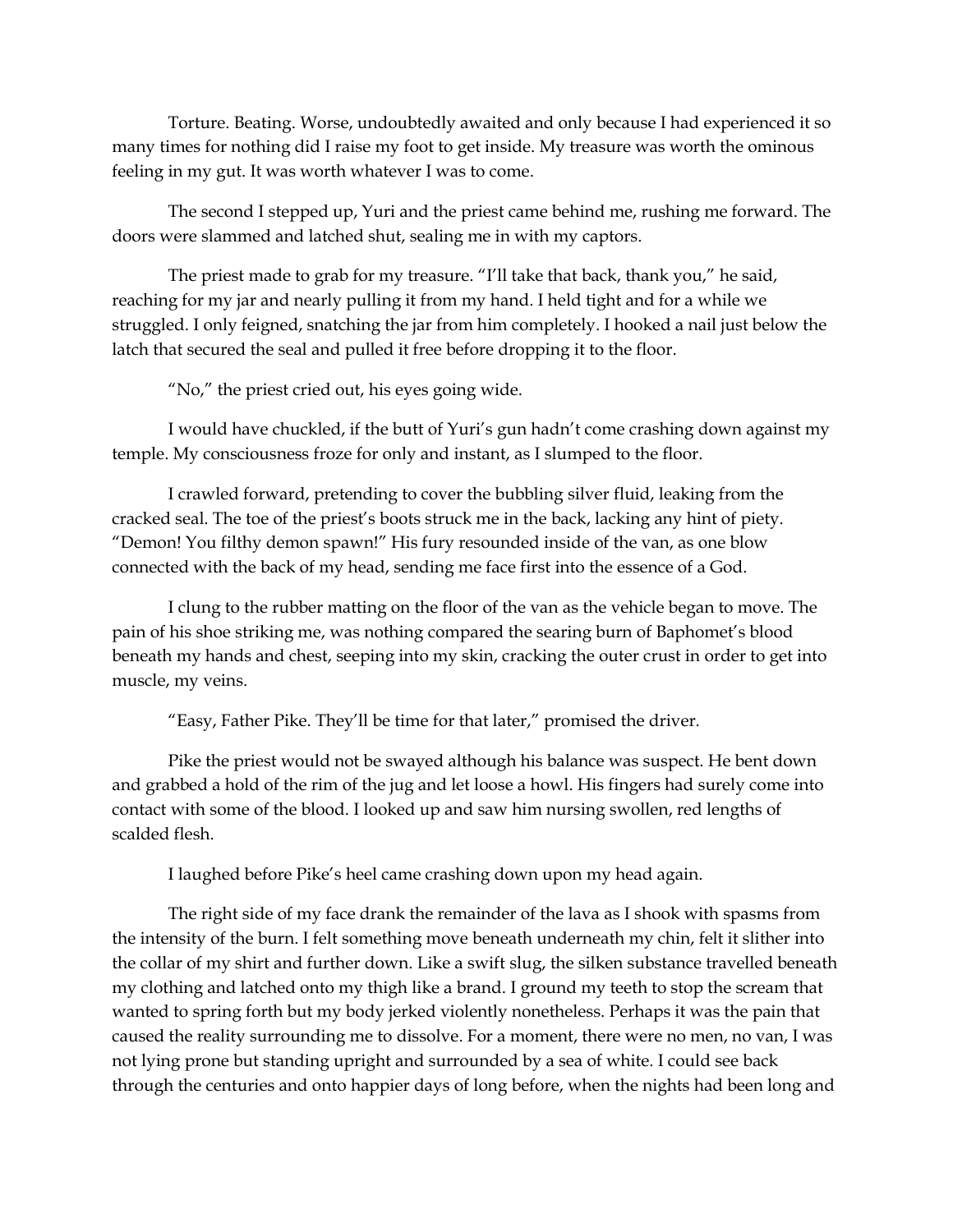the days serene. I saw skin of all colors, a multitude of unique beings with wondrous features, horns, tentacles, spikes and tusks that would give rise to wonder and fear…and they were all thriving. They had true homes above ground, gardens, pools to bathe in and animals to care for.

There had been days when my ancestors ruled more than just the night and for just a moment I saw a glimpse of moon children playing in the sun!

When I returned to myself, I discovered Yuri taking a more cautious approach than the priest. He was using a crow bar to tilt the jar towards him. "What the fuck? What was supposed to be in the jar?"

Pike ignored the panic in his partner's voice, choosing to pose a question to me. He gripped at my scalp and yanked my head back. There was no fear at the sight of my face, which still felt raw and open. His only expression was rage. "Where is it? Where is it, demon?"

"Where is what? Can't it wait?"

"The flesh," Pike snapped at their driver.

*Didn't tell them, eh Father?*

He slammed my face down into the floor of the van, several times. I couldn't keep track of how many, specifically after the rich sulfur of my own blood began to fill my nostrils.

"Don't make me ask you again, heathen."

Yuri, more than anyone else, seemed the most alarmed by the revelation. "Father! What are you talking about? Flesh? You said it was a relic. Do you mean skin?"

"There was a piece of their so-called God inside of that jar." He tried to use his boot, pushing it under my belly, to get me to turn, but failed. He then grabbed me by my jacket and turned me upon my side. I couldn't resist grinning, as his eyes swept over me suspiciously.

It earned me a fist to the mouth as I listened to a tale that I had been told when I was young.

"Centuries ago, their God was torn apart, gifted to the church and spread across the world. Undoubtedly she is amongst those who would see him restored."

"There are more of them?"

"Of course there are. They're very good at hiding, these things. But I won't have it. I won't." He crouched down over me and grabbed me by the throat. Where the knife came from, I couldn't have said. Up until that point, I had been fairly unafraid, but the tip of the hunting knife worrying my stomach, ceased my mirth.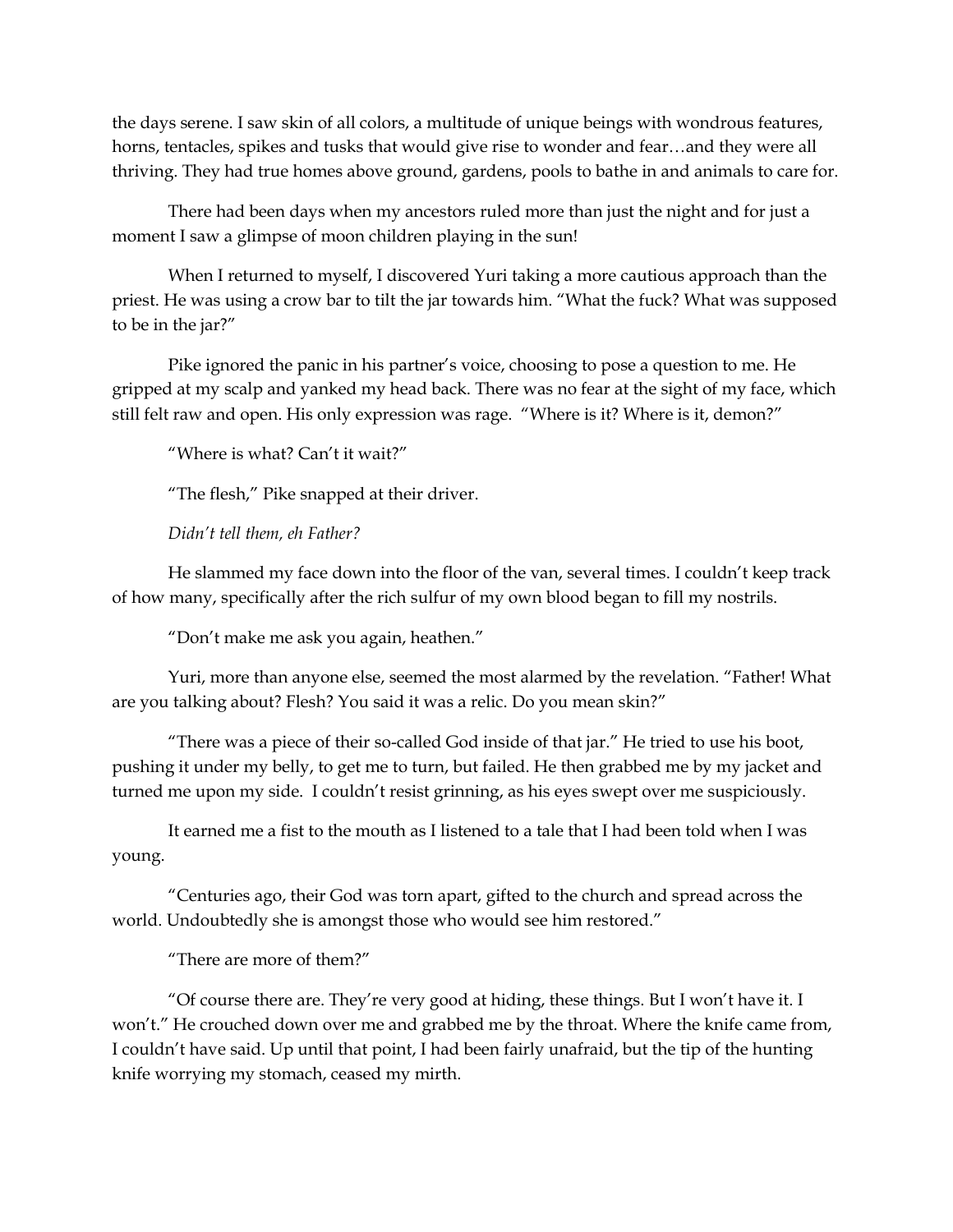"She swallowed it. I know she did," he told Yuri while glaring at me. "I will tear you apart in order to get it and I will enjoy every minute. Do you understand me?"

*Not very priest-like at all*. I understood... It had been the reason I chose a middle man in the first place. Boone, my leader, my priest had warned me that duty would not be easy. He himself had nearly been killed in his pilgrimage to retrieve one piece. But he who had done so much, alone, he who had not been born to the breed, yet fought just as fiercely as if he was deserved support. He had found four on his own, returning to us weary and wounded every time. One bout with an abomination named Decker, had cost Boone an arm and almost his life.

Surely, I could be as brave. "I understand," I said.

The steel slide too easily into my belly; swift and cold, I felt no pain at first. The air within my lungs, my awareness fled from me in a heartbeat, but the twist of the blade broke me. I screamed, surging forward to return the attack with the only weapons I possessed, my claws.

I managed to score gashes over the flesh of the priest's face, deep, bloody gouges from his temples to his chin. His screams were louder than mine, but not by much and not for as long as I would have liked, before Yuri began to wail upon me with the crow bar.

There were so many sounds then. Yuri commanding me to stop, the driver of the van questioning and swearing in the same breath, the sound of the van's engine accelerating as surely they must have broken onto the turnpike and out of the city.

The hammer blow of the crowbar finding my skull, took the last of my energy, all that was not flowing out of my belly. Again and again, the metal connected, shattering my nose, bursting my eye. Pike's blade delved deep, before he began to saw upward and my innards began to spill forth.

I told myself that death would not be so bad, but the truth of the matter was that I didn't know what secrets the true sleep held. The only thing that I had ever known was pain.

A curious child, born far beneath the earth, I had once thought to make friends with the berserkers, hulking Nightbreed wild with madness, more beasts than sentient beings. For that folly, I had had both arms yanked from their sockets and a sizable chunk torn from my leg. When I was ten, I had fallen into a pool of vicious lampreys, kept by a neighboring cove. They had stripped the skin off my back and legs within a minute. Once our home had been destroyed, I had thought to join the human world. I could pass and thought to travel the earth; India, the Sudan, Paris and Brazil…and I had learned a great deal about gunshots, poisons, diseases and violence…but death was something that I had never faced.

And then the numbness began as the knife pushed upwards to my rib cage and onto shier organs.